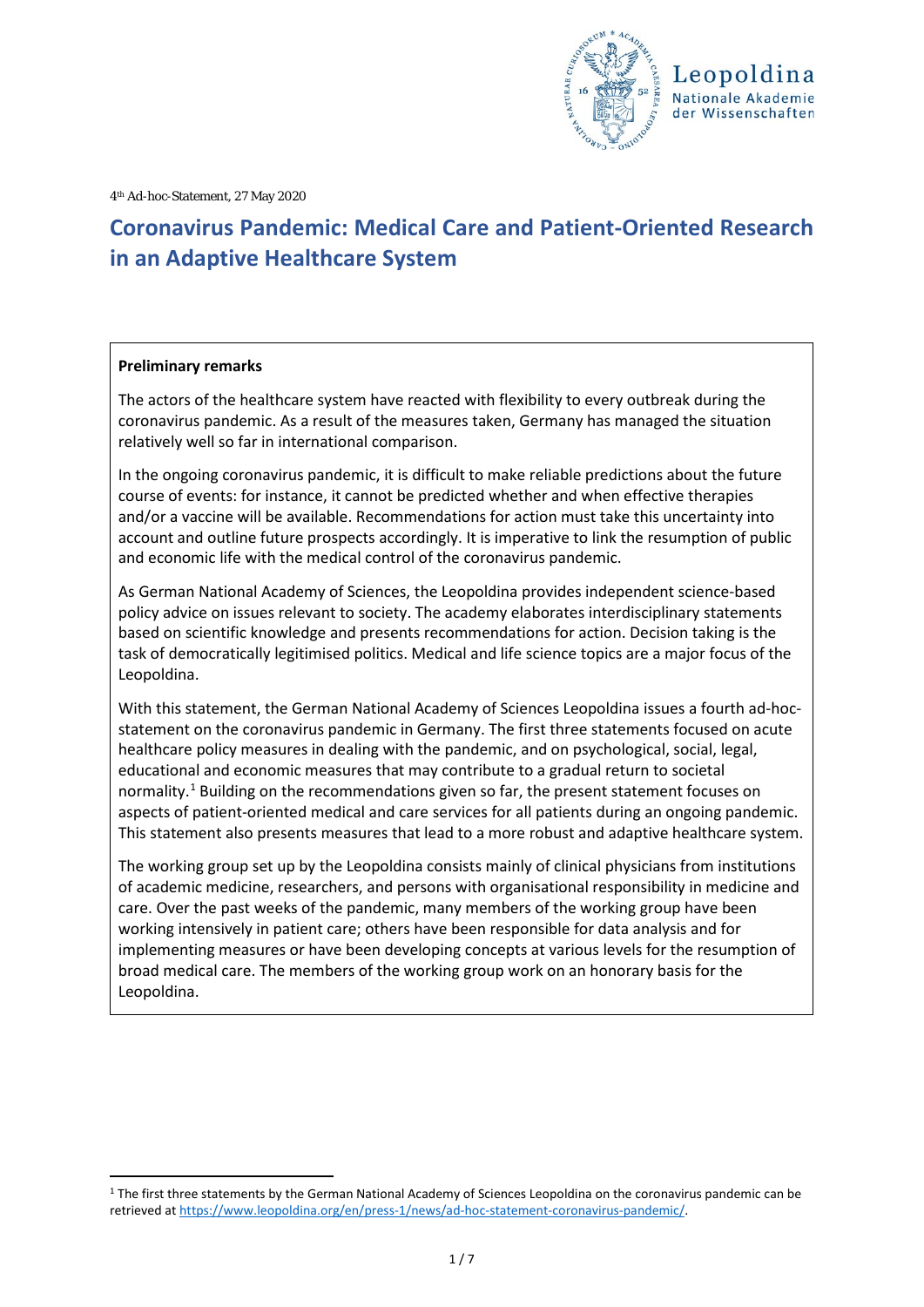### Summary

In the past weeks, the coronavirus pandemic has posed extraordinary challenges to the German healthcare system. Precautionary measures against infection with the largely unknown SARS-CoV-2 virus as well as the rearrangement of the system to be able to handle a potentially large number of severely ill COVID-19 patients were implemented rather swiftly and effectively.

The confrontation with a new viral disease has highlighted the importance of a healthcare that is both patient-oriented and research-based; university medicine is particularly crucial in this: not only for the rapid development of options for prevention, diagnostics and therapeutics, but also for the establishment of adequate structures and the sharing of knowledge with other actors in the healthcare system.

Due to the rearrangement of medical care and the expansion of capacities to cope with the pandemic, ambulatory and stationary care for patients with other illnesses has, however, faded into the background. Even important preventive measures had to be interrupted. The same applies to research activities. Now, needs-based preventive, diagnostic and therapeutic measures for all patients need to be resumed promptly and, whenever possible, to their full extent. In the long term, the healthcare system should be set up to guarantee good care for patients and research activities at all levels, even in times of extraordinary challenges.

In order to ensure healthcare for all patients in times of a dynamically unfolding pandemic it is necessary to: install capacities; establish a regional and in-hospital early warning system for SARS-CoV-2 infections; secure personnel, rooms and technical reserves for the treatment of COVID-19 patients when required; implement science-based, targeted testing strategies, and particularly strengthen public confidence in a safe and patient-oriented medical treatment. It is crucial to provide patients with high-quality care and health services by promptly integrating new research developments.

It is the responsibility of the state to ensure healthcare in times of crisis and a quality-assured and science-based medical treatment for the population. This is especially provided by university hospitals. The working group of the German National Academy of Sciences Leopoldina recommends taking the following general aspects into account for the further development of the healthcare system:

- 1. Ensure high-quality and ethically responsible care for all patients; this must be sciencebased and closely linked to the findings from translational and clinical research;
- 2. Determine defined and differentiated areas of responsibility for each healthcare provider in a region according to the level of care expertise;
- 3. Provide adequate numbers of qualified medical and care staff;
- 4. Guarantee comprehensive digitisation and structured cross-sectoral connectivity of all hospitals and of ambulatory care;
- 5. Ensure the realisation of these tasks in the long term, for example by supplementing the current diagnosis related groups (DRG) reimbursement with structural components.

A healthcare system that is highly adaptable to current and future challenges and in which the public health service and the ambulatory and stationary sector work together well must be the goal.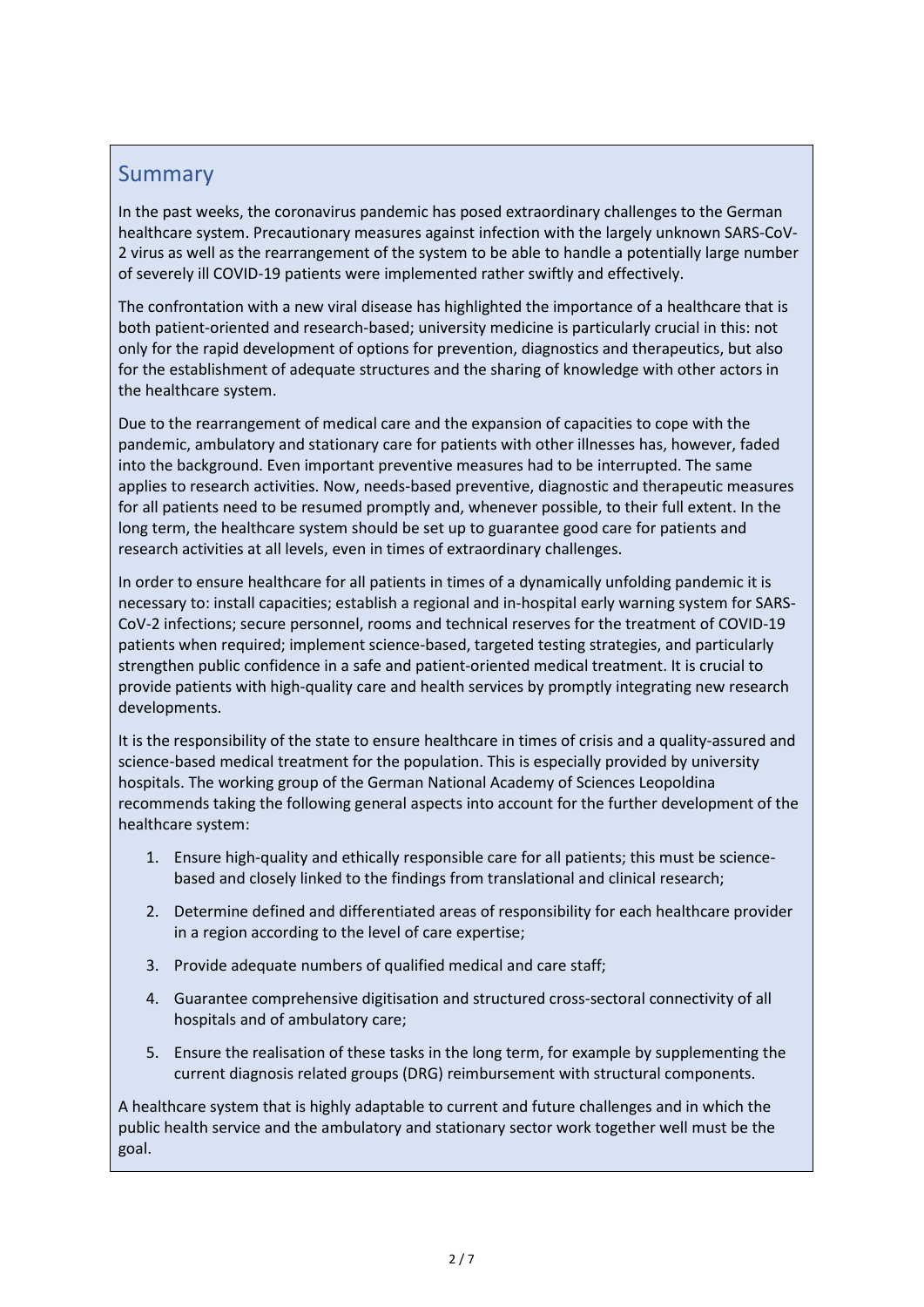The confrontation with a new viral disease has shown the great importance of a publicly funded healthcare system and of an interconnected and research-based healthcare. When dealing with new forms of diseases, especially the collection of research data and the direct input of research results into prevention, diagnosis and therapy are essential.

In the coronavirus pandemic, the actors in the healthcare system had to react swiftly and flexibly to the respective outbreaks in a region. In some cases, structures have emerged which have led to a clear division of tasks in accordance with the strengths and foci of the respective healthcare facilities. Such a mixture of co-ordination and freedom of action has so far contributed to a relatively sound management of the pandemic in Germany in international comparison.

To be able to face present and future challenges, the current healthcare system must be developed further: a patient-oriented, quality-assured and not primarily profit-oriented system is needed, which appreciates all employees, integrates innovation and digital solutions, and which is overall highly resilient based on its close linkage to basic and translational research.

## In the short and medium term, how can general medical care be resumed under pandemic conditions?

The reorganisation of medical care to treat the potentially high number of severely ill COVID-19 patients in these past weeks has led to a situation in which many patients with other, sometimes serious illnesses could not be examined and cared for at all, or only to a limited extent. This includes patients with cardiovascular or oncological diseases and those with chronic diseases, who need regular examinations and highly specialised care. In addition, many research activities on other diseases were interrupted.

Now it has to be ensured that all patients receive appropriate care again and that their trust in a good and safe treatment is strengthened – in particular in times of an ongoing pandemic threat. Particular attention should be paid to patient groups with special needs, such as children, elderly, chronically ill, mentally ill, people with physical or mental disorders or dying persons. The psychosocial needs of all those affected and their preferences must also receive greater consideration. Good communication among specialists, between specialists and patients (with the involvement of self-help organisations as well) and with the general public is essential.

For a **comprehensive resumption of general medical care**, it is necessary to:

- Reintegrate all patients with acute and chronic illnesses into the care system and provide care and preventive measures, regardless of the further development of the pandemic;
- Successively open stationary areas, ambulatories at hospitals, day clinics and diagnostic units for all patients;
- **Protect patients and staff as best as possible from infection;**
- Safeguard the rights of patients especially of persons with special needs who have a high risk of disease or who cannot assert their interests themselves;
- Guarantee at all times the legal representation of patients who are unable to give consent.

The following **conditions** should be met in this respect:

- Functioning networks with a tiered (regional, national and Europe-wide) care of COVID-19 patients;
- **Provision of sufficient stationary, ambulatory and post-stationary capacities for the care of** COVID-19 patients and the adjustment of patient occupancy in healthcare facilities, depending on the regional development of infection rates, including the use of digital early warning systems;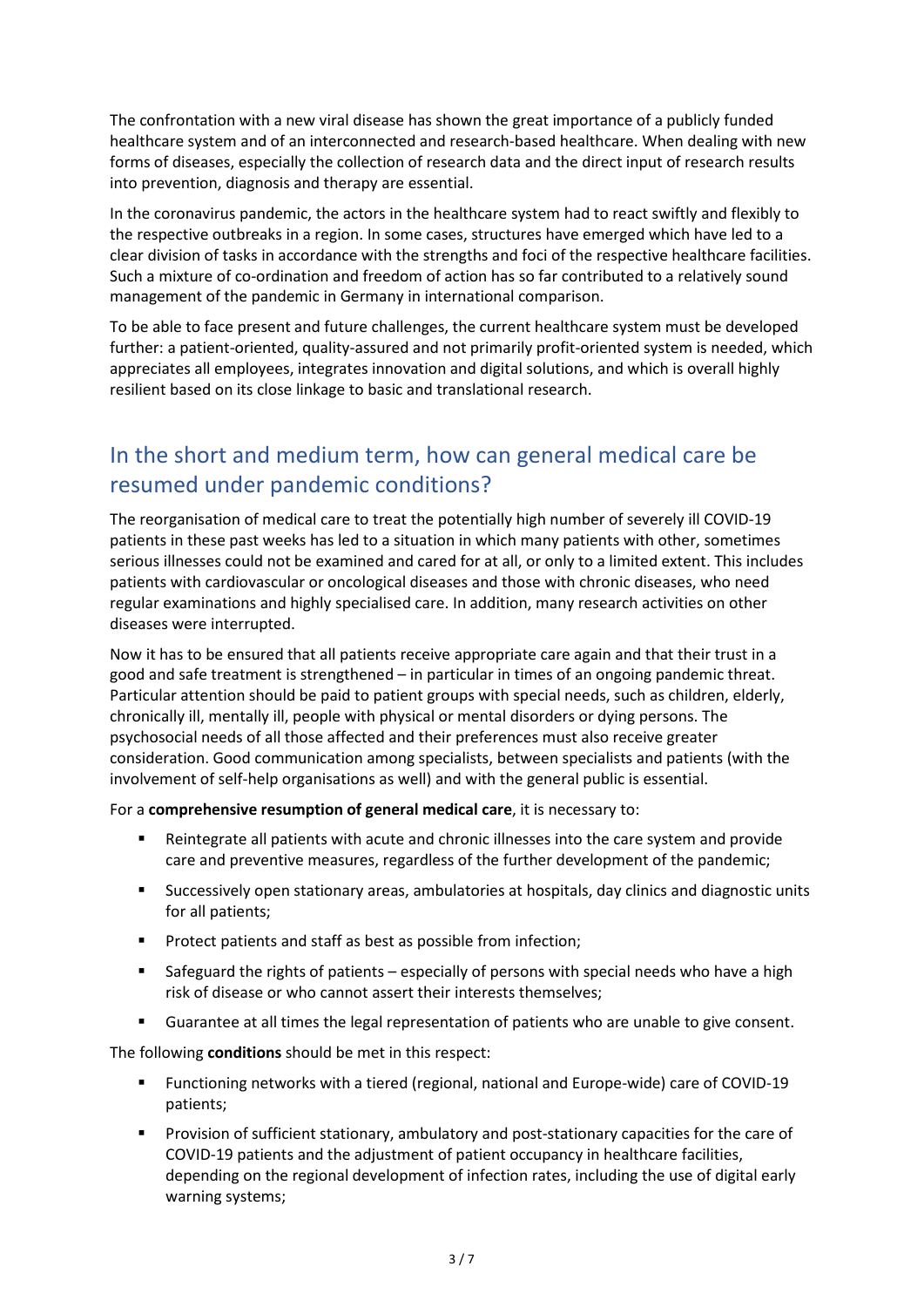- The central digital registration and regional co-ordination of all operational treatment units (infrastructure, technology and personnel) and reserve capacities, not only for intensive care;
- Ensuring adequate personnel and technical equipment, including the supply of protective equipment, drugs and medical products, if necessary via a central reserve;
- **The continuous training of personnel in dealing with the course of infection, new findings on** the prevention, diagnosis and therapy of COVID-19, including possible concomitant and secondary diseases, and ethical conflicts in crisis situations;
- The expansion of digitisation and digital skills (e.g. telemedicine and consultation services, disease monitoring at home, data availability, integration and exchange), also to reduce the possibility of direct infection;
- Close networking of translational research with patient care and monitoring of all COVID-19 patients, including their post-operative treatment and care, in order to better understand the infection and its consequences and to ensure rapid implementation of new research findings for prevention and patient treatment;
- An improvement of the data situation on the possible risks of children and the elderly as well as the very heterogeneous so-called risk groups; and
- **The implementation of concepts and guidelines for the equitable distribution of scarce** goods, taking ethical expertise into account.

To **control the occurrence of infections in hospitals**, the following is crucial:

- The definition of rooms, paths and processes that enable the structural, functional and organisational separation of the care for COVID-19 patients, suspected cases and non-COVID-19 patients. These concepts should be flexible and scalable in both directions;
- The further development and consistent implementation of hygiene concepts in hospitals to prevent infections among patients and employees;
- The integration of ethical expertise, e.g. in crisis response units;
- The provision of adequate equipment and training for qualified (care) personnel, especially in the intensive care sector; and
- The development of scientifically monitored, targeted and comprehensive testing strategies<sup>[2](#page-3-0)</sup> for healthcare facilities, especially for testing patients and personnel, not only in hospitals but also in medical practices and care facilities. The aim is to detect infections at an early stage, to limit them and thus to create trust. Close and continuous cooperation between the public health service and university medicine, other clinical care institutions, laboratory medicine and general practitioners is important for implementation.

## How to organise a healthcare system in the long term?

As this crisis clearly shows, a healthcare system that is an integral part of the provision of public services cannot be guided by the economic standards of a free, competitive economy. The design of

<span id="page-3-0"></span><sup>&</sup>lt;sup>2</sup> This strategic testing also appears to be suitable for other areas of public, social and economic life. The aim is to establish a kind of radar system for new infections through smart sampling. It is important to identify areas where contact with infected persons is highly likely to occur. The data and findings obtained should be compiled in a database, presented transparently and communicated.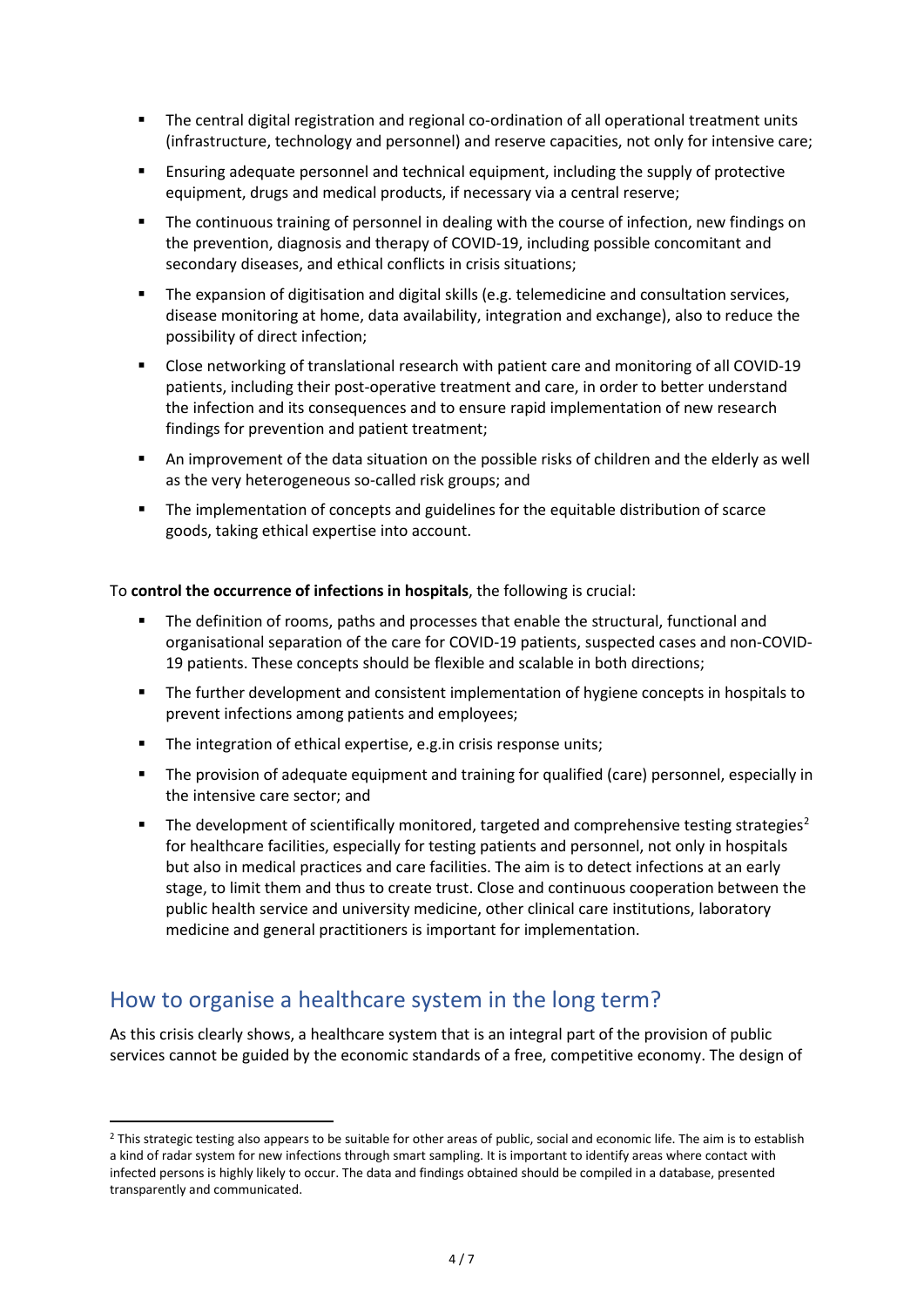an adaptive healthcare system that can also cope with exceptional situations is a responsibility of the state.

In every situation, it should be ensured that the population can be provided with adequate and quality-assured care and that no incentives are created for overuse or misuse. There must be a clear distinction and attribution of levels of care and treatment conditions. Efforts to reform the hospital system in this direction have not become obsolete in the current crisis.<sup>[3](#page-4-0)</sup>

For the further development of the healthcare system, **structural aspects and governance questions**  are of particular relevance:

- Establishment and consolidation of regional care and research networks with defined levels of care for hospitals of all providers and a corresponding patient management system. University medicine plays a central role in this process with its theoretical and clinical areas and the linkage of research and care. In addition, it must maintain extensive laboratory capacities and technical facilities for specialised treatments as well as specific expertise. University medicine must connect with all medical care providers, for example by expanding telemedicine, and thus provide supra-regional consultation and co-treatment;
- Close connection of the stationary and ambulatory sector in a region; expansion of ambulatory treatment at academic medical facilities, especially for patients with complex and rare diseases; close, flexible cooperation with other medical care providers such as general practitioners and the public health service;
- Strengthening of the public health service and its integration into regional networks. Overall, the areas of public/global health, clinical infectiology and hygiene/hospital hygiene must be given greater emphasis;
- Rapid expansion of digitisation. This requires the standardisation and compatibility of systems, and the protection of digital infrastructure and data. One of the main conclusions from the corona crisis is that rapid access to latest and valid data, their integration and visualisation are crucial for the management of healthcare, especially in complex situations;
- National and international interconnection of basic medical research, translational and clinical as well as "data science" research. This must be ensured, for example, through "clinician scientists", translational centres, clinical study centres and a targeted cooperation with partners from industry;
- Further development of the DRG system: towards a system that retains the benefits and, at the same time, strengthens elements of structural development (e.g. by defining levels of care), and reserves sufficient funds. In this way, fundamentally false incentives in the current system can be corrected and avoided, rare and complex diseases can be better treated and the accumulation of reserves is made possible (e.g. additional intensive care and infection areas, emergency medicine).

The **medical and care personnel** is crucial for the functioning of patient-oriented and high-quality care and effective disease prevention. In order to ensure that healthcare facilities are adequately staffed in the long term, also in view of demographic change, appreciation by society, adequate remuneration, attractive and needs-based training, and good working conditions are needed. This applies equally to non-medical personnel. Academic medicine must continuously develop further basic and advanced training for all those involved in the healthcare system, incorporate new findings and collaborate with all training institutions. In that context, university medicine does have a special role in the overall system.

The pandemic has revealed a number of strengths and weaknesses of the German healthcare system. In this fourth ad-hoc-statement of the German National Academy of Sciences Leopoldina on

<span id="page-4-0"></span> <sup>3</sup> Cf. for example "Zum Verhältnis von Medizin und Ökonomie im deutschen Gesundheitssystem. 8 Thesen zu Weiterentwicklung zum Wohle der Patienten und der Gesellschaft", Leopoldina Diskussion No. 7, 2016.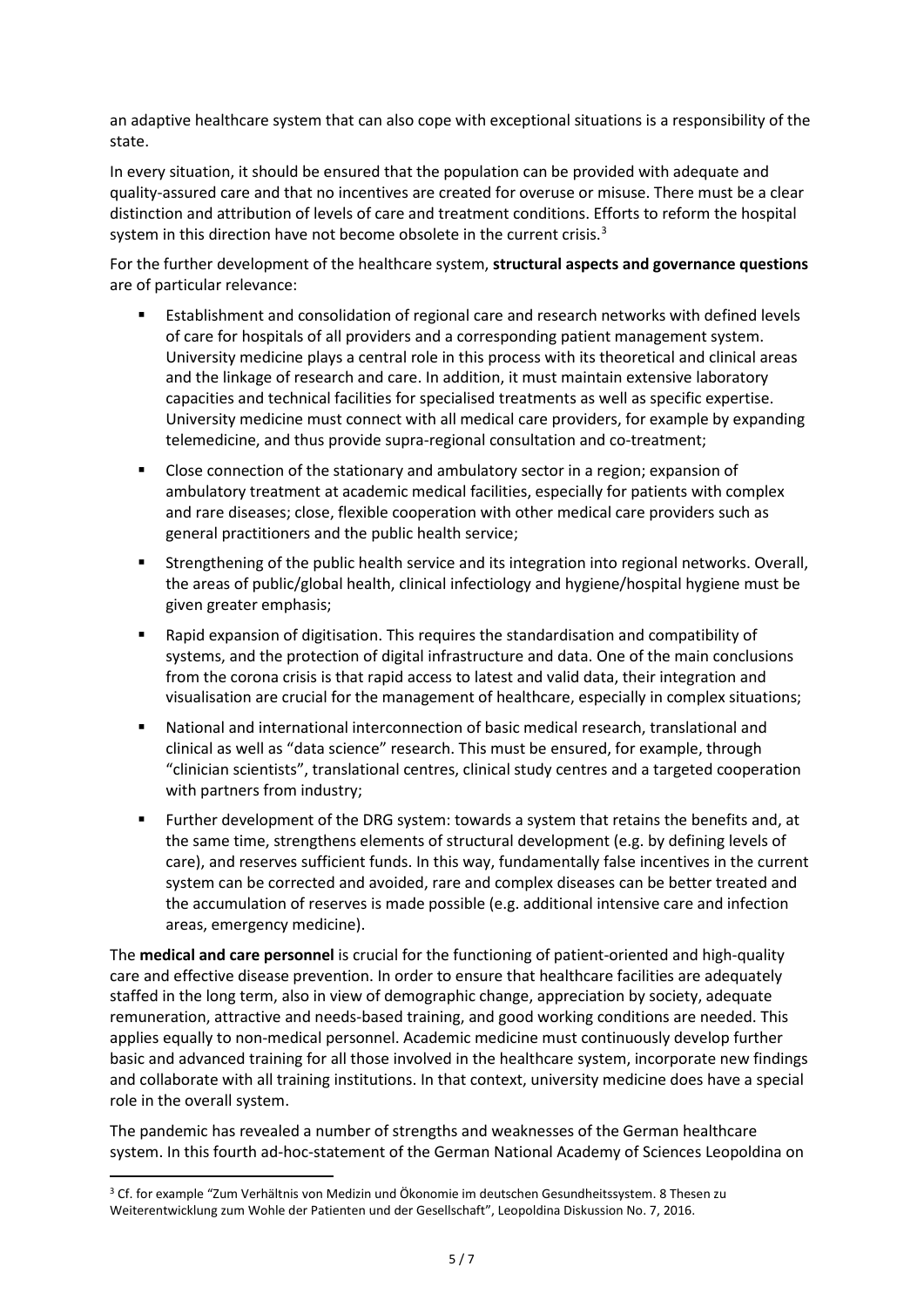the coronavirus pandemic, measures have been proposed that contribute to the advancement of a healthcare system which can react flexibly and robustly to upcoming challenges, enable new medical developments and innovations, and ensure patient-oriented medicine.

Overall, what is needed is a critically-thinking science-based medicine that develops innovative strategies for patient care and is committed to the common good.

### **Members of the Working Group**

- Professor Dr Michael Baumann, CEO and Scientific Director, German Cancer Research Centre Heidelberg
- Professor Dr Michael Böhm, Director, Internal Medicine III Cardiology, Angiology and Internist Intensive Care Medicine, Saarland University Medical Centre Homburg
- Professor Dr Christiane Josephine Bruns, Director, Clinic and Polyclinic for General, Visceral, Tumour and Transplant Surgery, University of Cologne
- Professor Dr Dr Katharina Domschke, Director, Department for Psychiatry and Psychotherapy, Centre of Mental Disorders, Medical Centre – University of Freiburg
- Professor Dr Christian Drosten, Director, Institute of Virology, Charité University Medicine Berlin
- Professor Dr Axel Ekkernkamp, Trauma Surgery, University Medicine Greifswald and CEO Medicine, BG Hospitals Group GmbH
- Professor Dr Agnes Flöel, Clinic and Polyclinic for Neurology, University Medicine Greifswald
- Professor Dr Bärbel Friedrich, Microbiology, Past Vice-President, German National Academy of Sciences Leopoldina
- Professor Dr Jutta Gärtner, Director, Clinic for Paediatric and Adolescent Medicine, University Medical Centre Göttingen
- Professor Dr Jürgen Graf, CEO and Medical Director, University Hospital Frankfurt/Main
- Dr Andrea Grebe, CEO, Vivantes Netzwerk für Gesundheit GmbH
- **Professor Dr Annette Grüters-Kieslich, Speaker of the Section Paediatrics and Gynaecology,** German National Academy of Sciences Leopoldina
- **Professor Dr Michael Hallek, Director, Clinic I for Internal Medicine with Focus on Oncology,** Haematology, Clinical Infectiology, Clinical Immunology, Hemostaseology and Internist Intensive Care, University of Cologne
- Professor Dr Gerald Haug, President, German National Academy of Sciences Leopoldina and Max Planck Institute for Chemistry Mainz
- Professor Dr Stefan Huster, Public Law, Social and Health Care Law and Legal Philosophy, Ruhr University Bochum
- **Professor Dr Thomas Krieg, Vice-President, German National Academy of Sciences Leopoldina** and Faculty of Medicine, University of Cologne